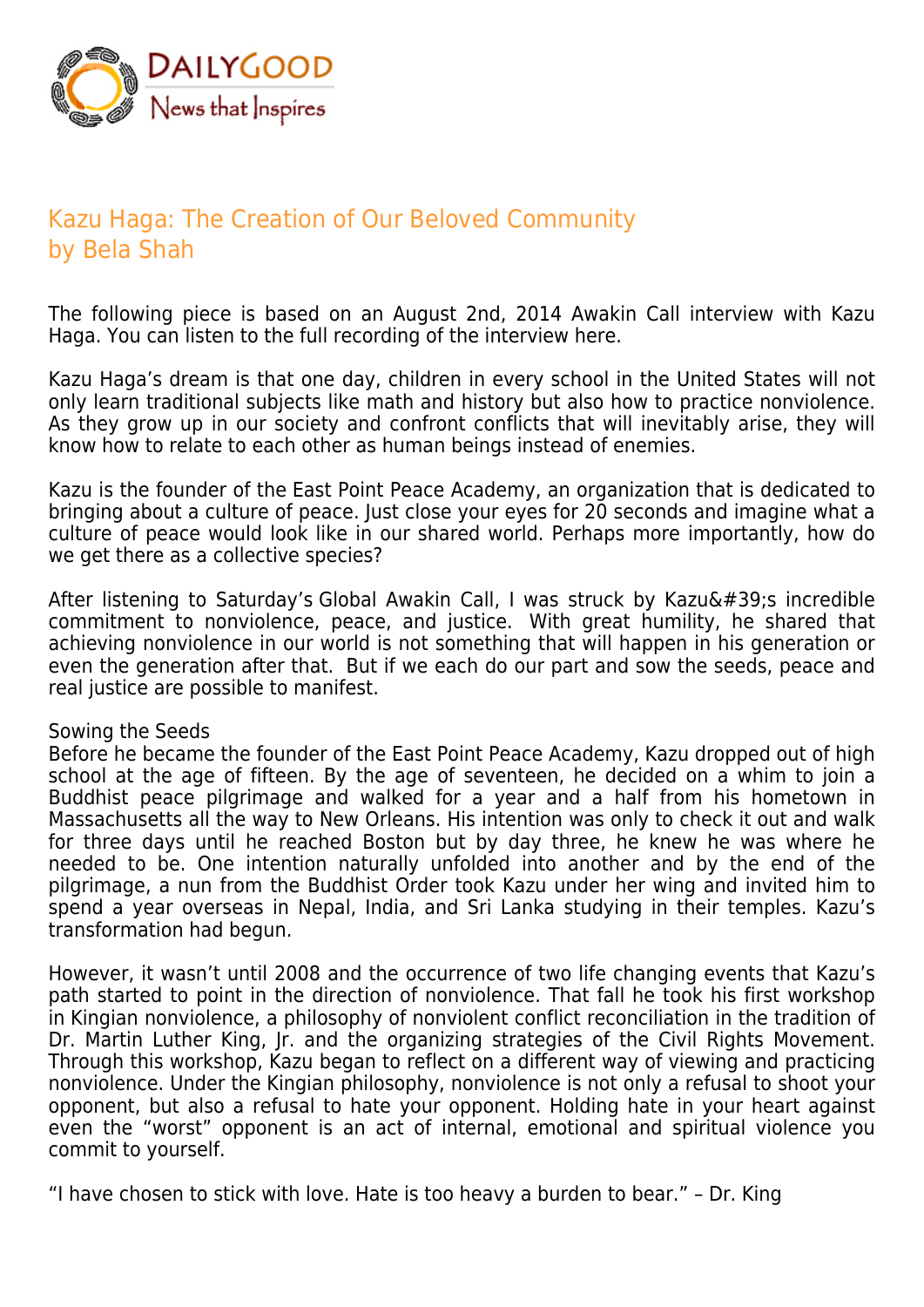Three months later in Oakland, CA, a twenty-two year old man named Oscar Grant was shot in the back by the transit police. Kazu ended up on the steering committee of the coalition that organized in the weeks and months following this tragic event. The more involved he became, the more he realized that the movement was so grounded in anger, that he and other organizers had started to internalize that anger, argue with each other, and destroy the movement from the inside out.

"Through my experience in that movement I found that often times in our movements that are trying to create peace and justice, we can perpetuate systems that are creating violence and oppression. Nonviolence calls on us to not give up faith in the humanity of any human being, no matter how much harm they have committed."

### The Real Meaning of Peace and Justice

Kazu shared a powerful story that changed his own perspective on how he viewed peace. During the Civil Rights Movement, there was a young woman named Autherine Lucy, and she was the first black student to enroll at the University of Alabama. Imagine the environment at that time and what it must have been like for the first black student to walk around on campus. People were throwing stones, breaking windows, and burning crosses. The University responded to the hatred and violence by kicking her out of the school. They expelled her on the grounds that her presence was causing a threat to the security of the school and that they couldn't guarantee her safety or the safety of the rest of the campus. After the rioting died down since she was no longer there, a local newspaper ran an article with a headline that read, "Autherine Lucy now expelled. There is now peace on the campus of Tescalusa." In response to that incident, Dr. King gave a sermon called "When Peace Becomes Obnoxious". In that sermon Dr. King talked about how that was a false peace, which is the absence of violence created through a layer of injustice. Since that so-called peace came at the expense of justice for Autherine Lucy, it was not a real peace, but instead, it was what he called negative peace. Dr. King described how real peace is not the absence of a negative force like tension or violence or fear but it's really the presence of a positive force like justice, love, compassion, and understanding.

"It's this understanding that the absence of peace is simply the absence of violence that allows us to justify going to war to create peace. In Oakland, California I always say that if we lock of every single young person, we will have a lot more peace. But this is different than trying to create a culture of peace."

Kazu explained that when we talk about creating a culture of peace, we really have to look at what it means to have justice for all the communities and parties that are involved. Through the lens of Kingian nonviolence conflict is viewed as completely neutral but it's how one responds to that conflict that gives it a good or bad outcome. Violence is what happens when one mismanages a conflict, but there is a way to respond to conflict situations using nonviolence that results in the strengthening of relationships.

## The Movement of Peace Warriors

Through a gift economy model, Kazu chooses to work directly within the underbelly of the system. He and his team conduct workshops for incarcerated men and women that focus on conflict reconciliation. As you might imagine, the initial response by inmates is not always positive. Kazu shared one story of a two-day workshop that they conducted in a women's jail in San Francisco.

The workshop was being held in a very small space within the jail and some of the women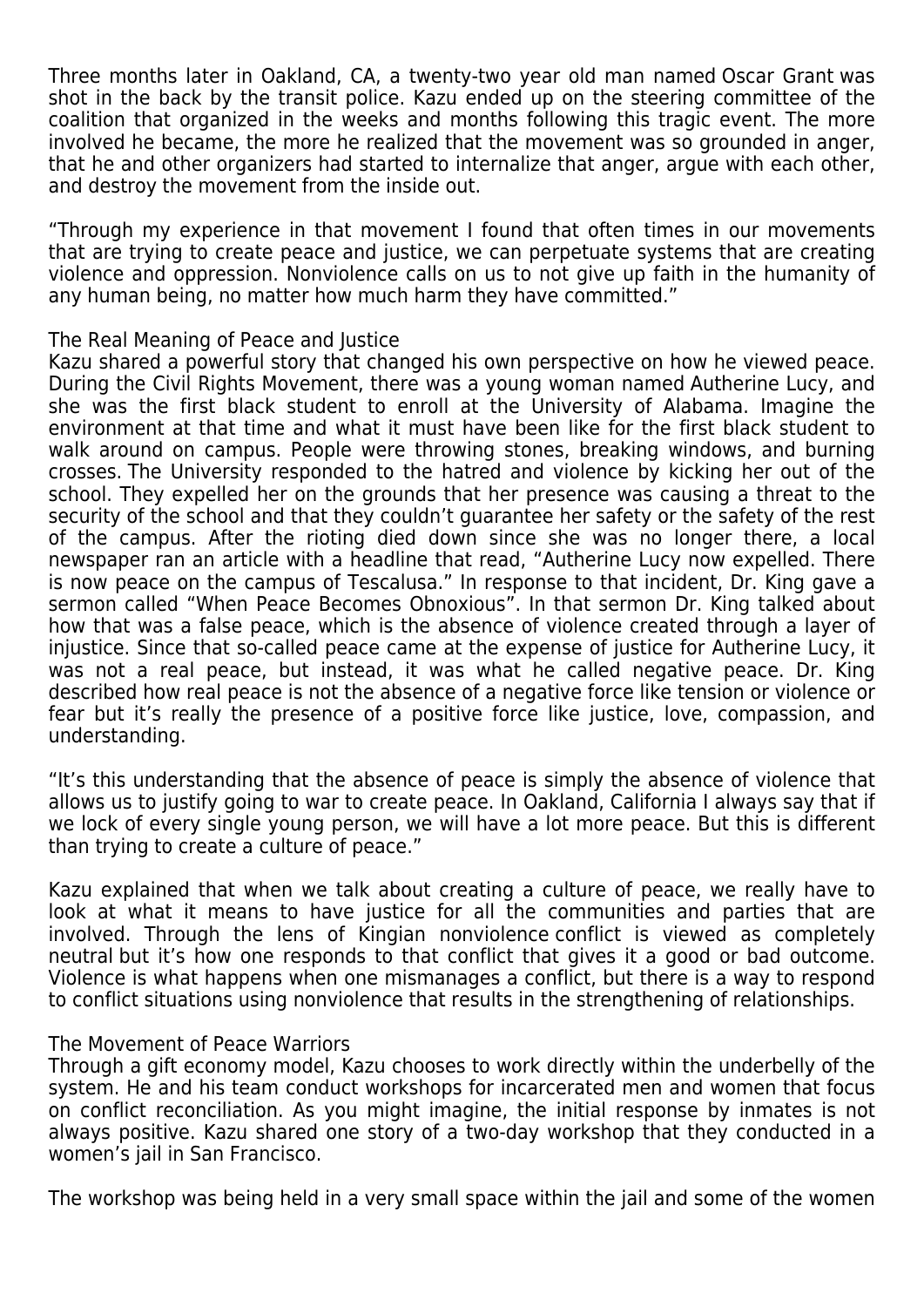didn't know until ten minutes before it began that they were required to attend. One woman that reluctantly attended later told Kazu that when she first walked into the room, she saw another woman from a rival gang. The two women had been involved in a conflict that was escalating over the last several days prior to the workshop. The moment the woman walked in and saw the rival gang member, she didn't know if she could make it without getting into a fight. However, the conversations about conflict reconciliation that Kazu and his team facilitated during the first day were so inspiring for her that when everyone left that tiny room on day one, she reached out to the rival gang member in an effort of reconciliation. On day two of the workshop during the closing circle, she stood up and shared that story with everyone and the two women hugged each other at the end.

"One of the reasons I love working within incarcerated communities is that no one understands better the impact that violence has had on our community then the men and women in our prison system. We think that since they're prisoners they don't care but that has not been my experience. As human beings, I believe that nobody wants violence. We all have an inherent desire for peace. I think when you go into these communities and offer an alternative way to handle conflict, it's something they have never even thought about and they grab onto it quicker than most people in the community do. To change the cultural violence that exists in low income urban communities, I think it's the people that have been impacted by it that have to be the leaders in creating that change. I'm going to keep going into these communities because I think those are the best places to recruit peace warriors."

In addition to the workshops, the East Point Peace Academy also teaches that nonviolence is about learning to let go of the internal violence that we carry within our own hearts. Practices such as meditation, writing poetry, and singing songs together, those are part of the strategies that are encouraged to learn nonviolence. The power of these alternative strategies is that when we're in conflict situations and we're trying to create peace externally, we are able to step into it from a place where we're creating peace internally as well.

#### The 250 Year Plan

But how can someone really change through a short, two-day workshop? When you study the Civil Rights Movement or India's independence movement, for instance, you learn that the leaders of the Nashville Lunch Counter Sit-Ins trained for a full year before engaging in direct action, and that Gandhi and his 78 followers went through a 15-year process of training and self purification before embarking on the Salt March.

Kazu and others started the East Point Peace Academy because they realized that changing cultures of violence is not an easy task and it takes significant training.

"Just as the military trains many of its leaders at West Point, the idea of East Point is that we're investing heavily in training leaders of the peace movement."

The two-day workshops are really just an introduction to a philosophy and the real training begins at the end of the workshop. The East Point Peace Academy is driven by the vision of a 250-year plan as illustrated through the story of the "Living Bridge". In this story, an elder man in Meghalaya, India teaches his young niece how to tend to a living bridge that is slowly and patiently made through the roots of a tree. He explains to his niece, "The bridge will grow for 500 years. Your children will use it. And your children's children will use it."

Similarly, Kazu describes the work of the East Point Academy as sowing the seeds of a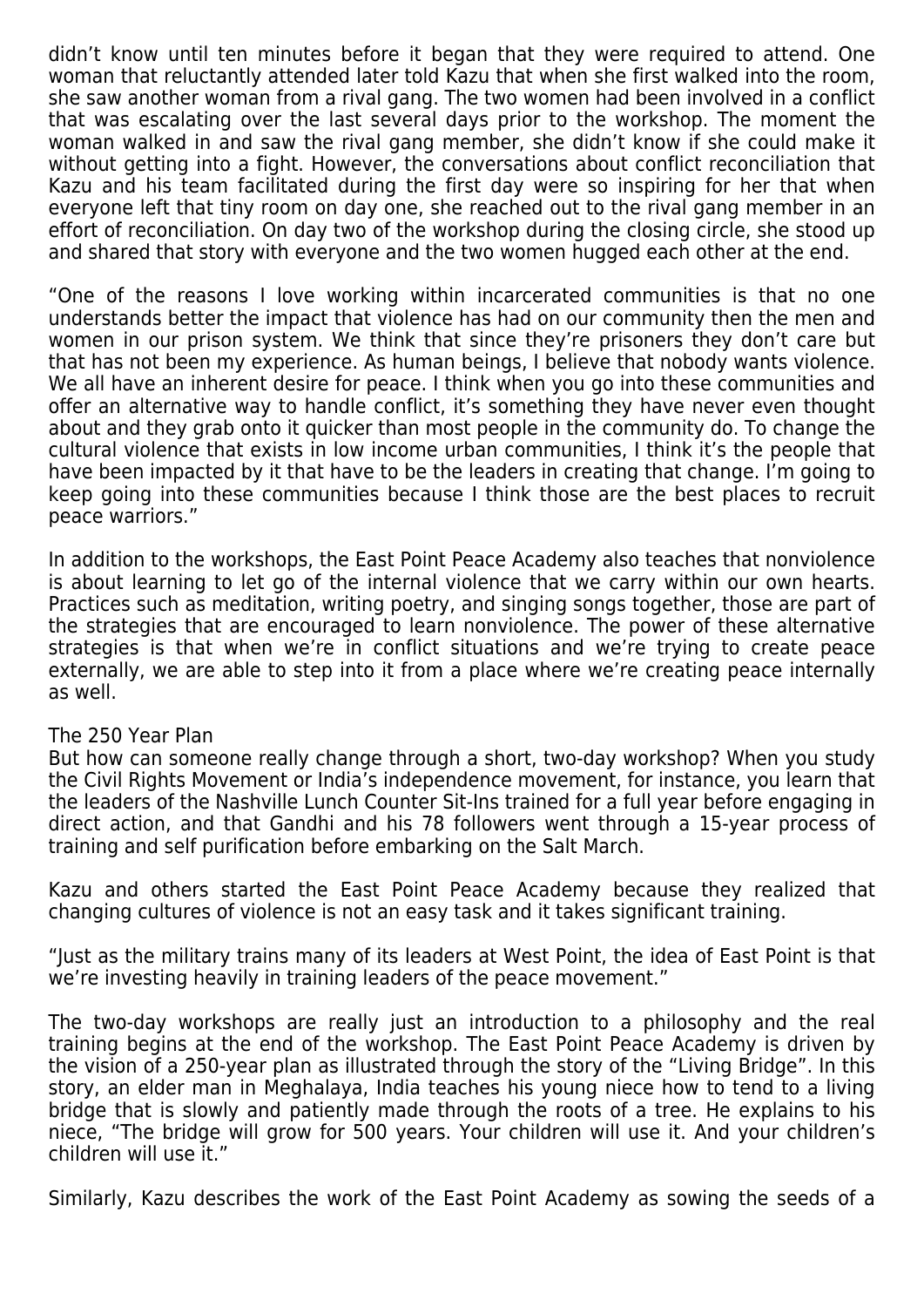living movement, one that we will eventually pass on to the next generation so that they can take it one step further.

"We operate on faith that as we keep tending to our portion of the living bridge, at some point future generations will be able to reach the other bank of the river: our Beloved Community. Poverty, racism, patriarchy, religious conflicts and other forms of violence have been around for thousands of years. Even if we are successful in building a powerful movement that fundamentally changes our institutions and policies tomorrow, violence and oppression will not end. Those are multi-generational struggles. We need to build strategies that span generations, not election cycles."

## Channeling Our Anger

Can this approach really work? As you read this, you might be thinking about the current situation with Israel and Palestine, or violence against women and children that is committed in multiple, horrific forms around the world, or a number of other acts of violence in your own community. How does one actually channel their anger in order to have the capacity to respond to conflict in a productive way? When we're clearer about who is the oppressor and who is the oppressed, how does one help both and what side do we take in way that acknowledges the suffering that is created?

Anger is such a tricky thing. Kazu explains that we must honor our righteous indignation and that we must be angry about unjust situations but we need to learn how to channel that anger so that it doesn't burn us out. We need to be intentional about being angry at the injustice and not the individuals that are caught up in the injustice.

One of the principles of nonviolence is to attack forces of evil and not persons committing the evil. Kingian nonviolence acknowledges the forces behind any one individual; it acknowledges how much humanity one has to lose within his or her self in order to harm another person. The more people that someone is able to harm, this is only possible because that person has lost touch with his or her own sense of humanity. We must have compassion for that. However, Kazu explains that attacking forces of evil and not persons doing evil is not the same as not holding individuals accountable.

"Part of justice is holding people accountable for the harm they have committed but I think the question becomes what does it mean to really hold someone accountable. Does incarceration and punishment and treating someone like an animal, does that really hold that person accountable? I would argue that it's actually the opposite of accountability. I don't think accountability is really something that you can force on somebody so I think it's important that we're attacking systems and behaviors and cultures and we're not attacking individual people. It's critical to find way to hold people accountable in a way that still embraces them in our community."

Kazu shared a concrete example of oppressors that were transformed and the key ingredients that allowed that to happen. The restorative justice, which mostly comes from the Maori people of New Zealand. Unlike the criminal justice system in which both the perpetrators and the victims are mainly bystanders without a voice, in a restorative justice system, the perpetrator and the victim are the key voices. In the latter, all of the people that have been impacted are brought into a room together so that they can determine how to best move forward. Part of what that allows for is both honoring the pain of the perpetrator and the victim and for the perpetrator to hear directly from the people that they have impacted. Kazu explained that you can only hold yourself accountable if you can own the actions that you took and the impact that your actions had in the community. In a criminal system, the perpetrators are in a position where they are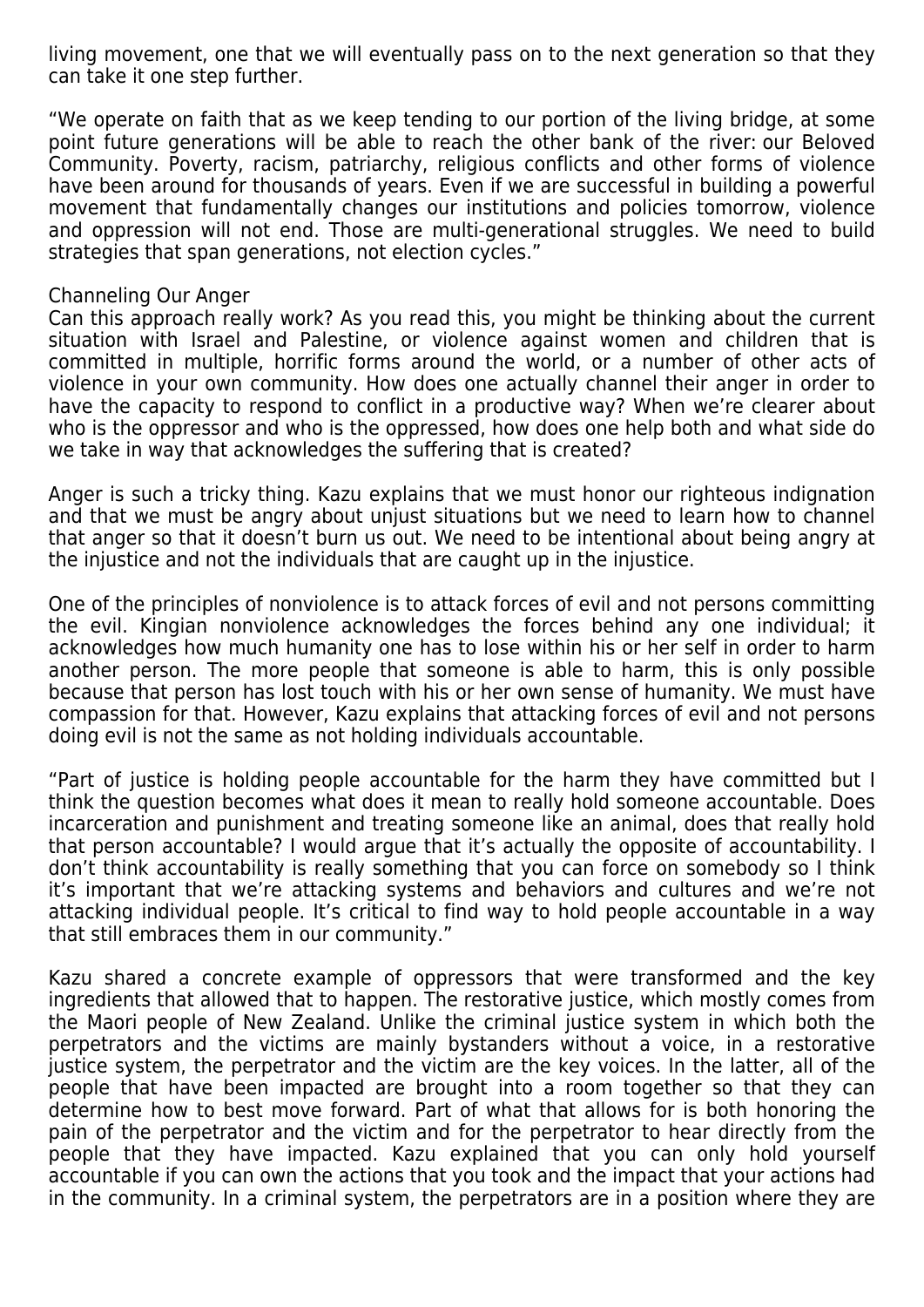usually fighting for their freedom and they don't want to go to prison so it's really hard for them to own their actions.

But when does acceptance become fertile ground for reconciliation and understanding to create a greater peace and when does it sometimes lead to passivity or indifference and allow a system of injustice to remain unchanged?

Dr. King was critical of a lot of pacifist movements. He believed that many pacifists falsely understand passivism as non-resistance to evil whereas true passivism is about nonviolent resistance to evil. Those are very different things.

"When it comes to situations of injustice and violence and oppression, to be passive and not resist doesn't help change anything. I think nonviolence is about learning to resist but learning to resist through love. We have to understand the power of love to transform ourselves and others."

## The Power of Personal Practices

Personal practices are essential for channeling and transforming anger. Before the Awakin call, Kazu had just returned from ten days of a Vipassana meditation course. In fact, Dr. King would take "personal prayer retreats" and shut himself in a hotel room or pastor's study to pray, meditate and plan his next sermon or civil rights activities. The East Point Peace Academy acknowledges the connection between nonviolence and mindfulness and is working to design a workshop in collaboration with one of its core partners, the East Bay Meditation Center.

"Meditation helps me to release the internal pressures that we build up in our lives but it also helps me to become disciplined and stay committed to my focus and my path despite all of the distractions in my life."

In the prisons, the East Point Academy talks with the prisoners about this and explains that whether they're in the prisons or in their communities, there will be constant distractions around them. But if their path is to create peace or to have a healthy family life, then they will need to have helpful practices and one of them can be meditation or it could be singing or writing. Different things work for different people.

## Internationalizing and Institutionalizing Nonviolence

One of the last things that Martin Luther King said is that he wanted to internationalize and institutionalize nonviolence. What actions can we can take in our lives that would make that dream a reality?

Kazu explained that the idea of institutionalizing and internationalizing nonviolence, which came out of a conversation that Dr. King had just five hours before he was shot, is that the practice of nonviolence isn't just about how we protest but its how we relate to each other in our own lives and in our own communities and how we can take these principles and embed them as part of the day to day practice in the institutions around the country and around the world.

"Part of my dream, part of our dream, is to embed the practices of nonviolence and conflict reconciliation into the core curriculum in every school across America so that as we're teaching children math and science and the arts, we're also teaching them how to relate to each other as human beings. If we can all work to embed these practices into our day to day lives so that it's a part of our culture, that's how we can internationalize and institutionalize nonviolence."